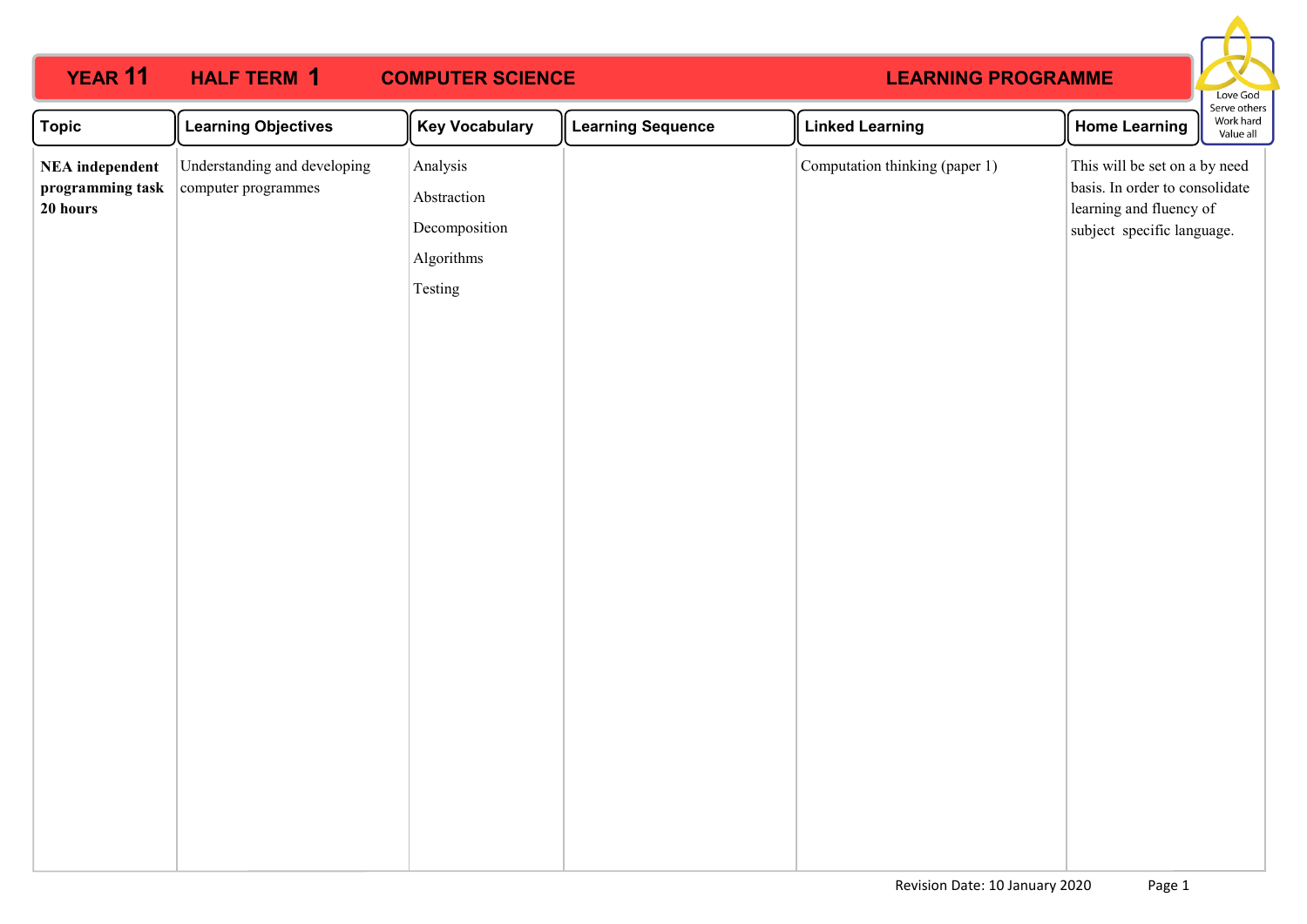### **YEAR 11 HALF TERM 2 COMPUTER SCIENCE HALF TERM 2**

# **LEARNING PROGRAMME**



| <b>Topic</b>                                           | <b>Learning Objectives</b>                                                                                                                                                          | <b>Key Vocabulary</b>                                                                                                                                                                                                                                 | <b>Learning Sequence</b>                                                                                                                  | <b>Linked Learning</b>                                          | <b>Home Learning</b>                                                                                                     | Serve others<br>Work hard<br>Value all |
|--------------------------------------------------------|-------------------------------------------------------------------------------------------------------------------------------------------------------------------------------------|-------------------------------------------------------------------------------------------------------------------------------------------------------------------------------------------------------------------------------------------------------|-------------------------------------------------------------------------------------------------------------------------------------------|-----------------------------------------------------------------|--------------------------------------------------------------------------------------------------------------------------|----------------------------------------|
| <b>NEA</b> independent<br>programming task<br>20 hours | Understanding and developing<br>computer programmes                                                                                                                                 | Analysis<br>Abstraction<br>Decomposition<br>Algorithms<br>Testing                                                                                                                                                                                     |                                                                                                                                           | Computation thinking (paper 1)                                  | This will be set on a by need<br>basis. In order to consolidate<br>learning and fluency of<br>subject specific language. |                                        |
| <b>Fundamentals of</b><br>computer networks            | Compare features of wired and<br>wireless network<br>Compare benefits for wired and<br>wireless<br>Network Topologies and<br>Transmission<br>Network Security<br>Protocols & Layers | PAN, LAN, WAN<br>Wifi<br><b>Bus</b><br>Star<br>Topologies<br>Ethernet<br>Protocols<br>(TCP, UDP, IP, HTTP, H<br>TTPS,FTP,SMPT<br>IMAP)<br><b>MAC Address</b><br>TCP/IP<br>Application Layer<br><b>Transport Layer</b><br>Internet Layer<br>Link Layer | Wired V wireless<br>Network Hardware<br>Data transmission<br>Network Topologies<br>Network Security<br>Protocols and layers within TCP/IP | Year 9 builds on prior learning<br>Written Assessment (paper 2) | This will be set on a by need<br>basis. In order to consolidate<br>learning and fluency of<br>subject specific language. |                                        |